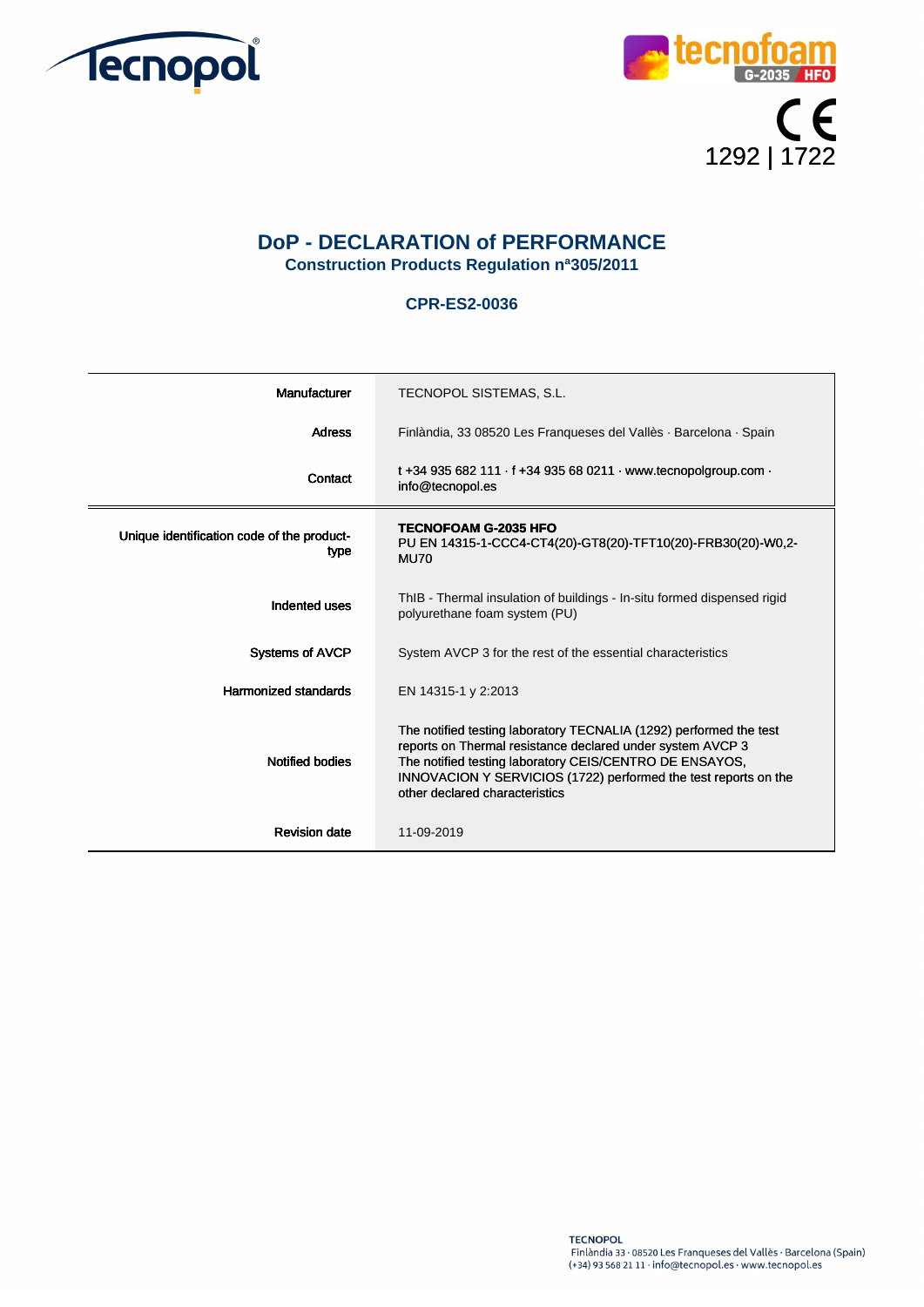

## **DECLARED PERFORMANCES**

| <b>Essential characteristics</b>                                           | <b>Performance</b>                                                             | <b>Harmonized technical specification</b> |
|----------------------------------------------------------------------------|--------------------------------------------------------------------------------|-------------------------------------------|
| <b>Reaction to fire</b>                                                    | Euroclass E                                                                    | EN 13501-1:2007                           |
| <b>Water permeability</b>                                                  | Short-term water absorption by<br>partial immersion: 50,2 kg/m <sup>2</sup> â€ | <b>EN 1609</b>                            |
| <b>Thermal resistance</b>                                                  | See performance chart                                                          | EN 12667 1:202                            |
| <b>Water vapor permeability</b>                                            | Water vapor resistance factor: $\mu$ =70                                       | <b>EN 12086</b>                           |
| The durability of reaction to fire<br>against aging/degradation            | Reaction to fire does not decrease<br>with time                                | EN 14315 1:2013                           |
| The durability of thermal<br>resistance against<br>aging/degradation       | See performance chart                                                          | EN 14315 1:2013                           |
| The durability of the compressive<br>strength against<br>aging/degradation | Compressive strength does not<br>decrease with time                            | EN 14315 1:2013                           |
| <b>Continuous glowing combustion</b>                                       | No harmonized test method<br>available                                         | EN 14315 1:2013                           |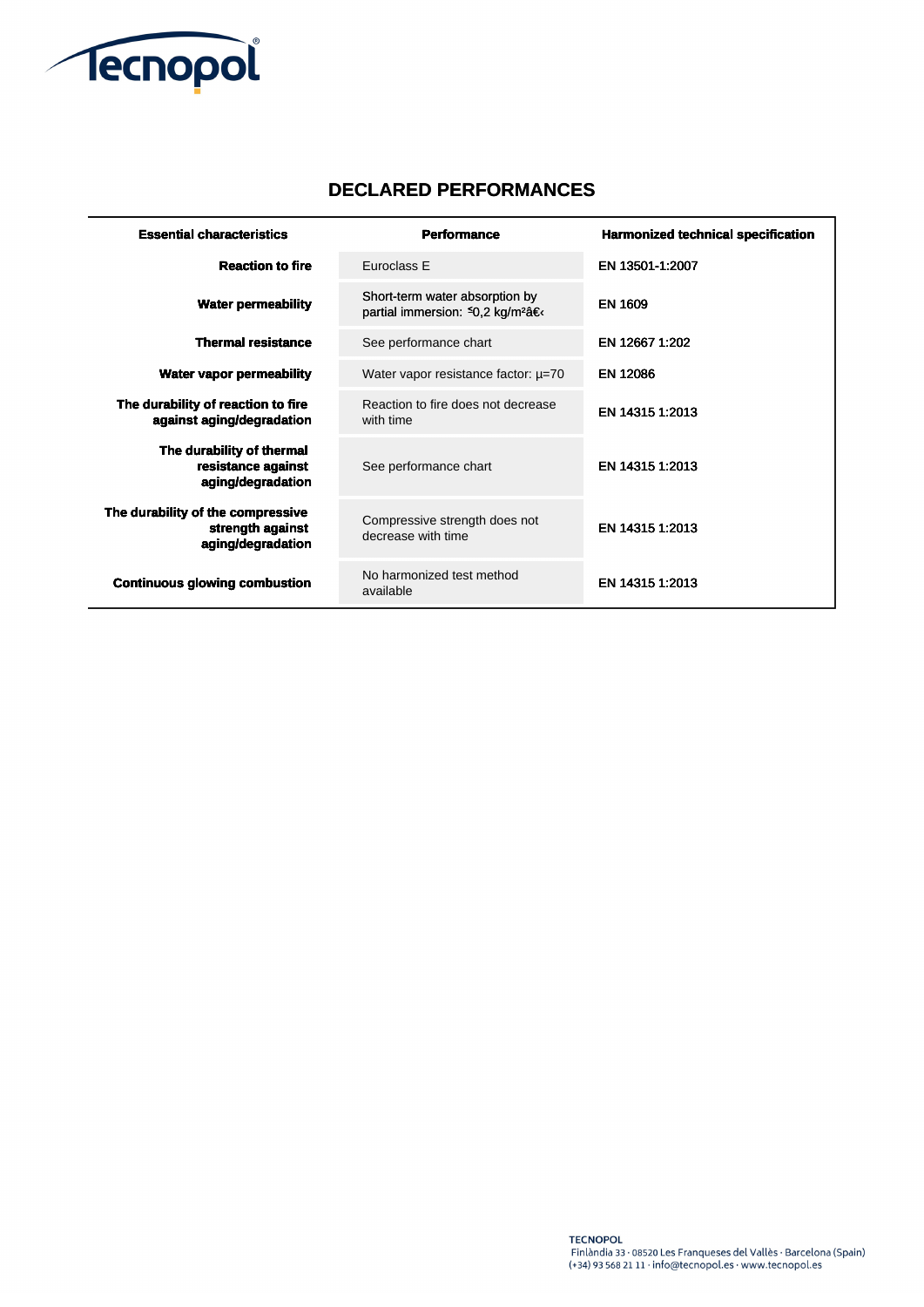

## **PERFORMANCE CHART**

| <b>Thickness</b> | <b>Declared ageing thermal</b><br>conducitivity W/m-K | Thermal resistance R=m <sup>2</sup> .K/W |
|------------------|-------------------------------------------------------|------------------------------------------|
| 30 mm            | 0,028                                                 | 1,10                                     |
| 35 mm            | 0,028                                                 | 1,30                                     |
| 40 mm            | 0,028                                                 | 1,40                                     |
| 45 mm            | 0,028                                                 | 1,60                                     |
| 50 mm            | 0,028                                                 | 1,80                                     |
| 55 mm            | 0,028                                                 | 2,00                                     |
| 60 mm            | 0,028                                                 | 2,10                                     |
| 65 mm            | 0,028                                                 | 2,30                                     |
| <b>70 mm</b>     | 0,028                                                 | 2,50                                     |
| 75 mm            | 0,028                                                 | 2,70                                     |
| 80 mm            | 0,026                                                 | 3,10                                     |
| 85 mm            | 0,026                                                 | 3,30                                     |
| 90 mm            | 0,026                                                 | 3,50                                     |
| 95 mm            | 0,026                                                 | 3,70                                     |
| 100 mm           | 0,026                                                 | 3,80                                     |
| 105 mm           | 0,026                                                 | 4,00                                     |
| 110 mm           | 0,026                                                 | 4,20                                     |
| 115 mm           | 0,026                                                 | 4,40                                     |
| 120 mm           | 0,025                                                 | 4,80                                     |
| 125 mm           | 0,025                                                 | 5,00                                     |
| 130 mm           | 0,025                                                 | 5,20                                     |
| 135 mm           | 0,025                                                 | 5,40                                     |
| 140 mm           | 0,025                                                 | 5,60                                     |
| 145 mm           | 0,025                                                 | 5,80                                     |
| 150 mm           | 0,025                                                 | 6,00                                     |